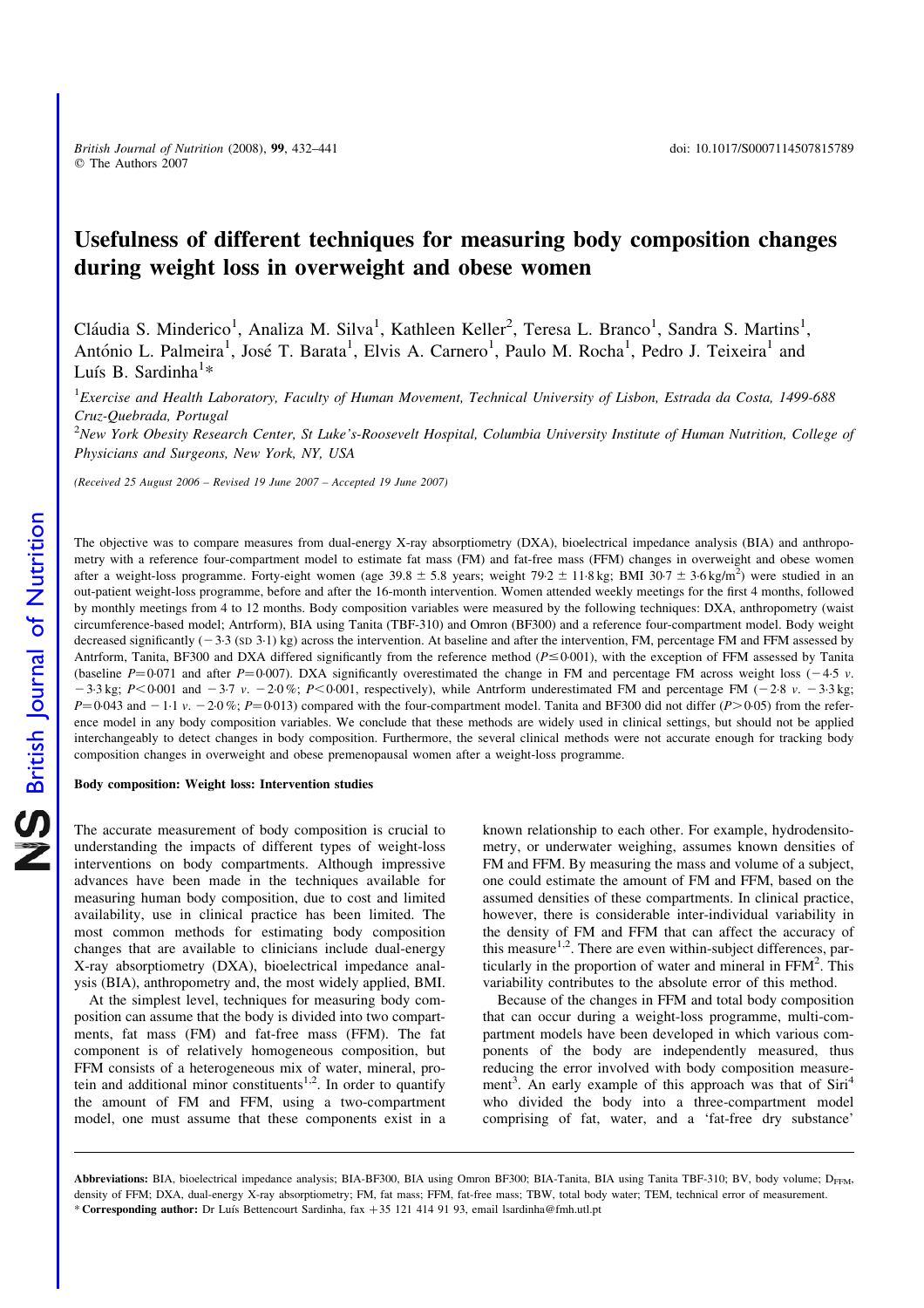(protein plus mineral). Moreover, four-compartment models, that also take into account the measurement of body mineral, can further reduce the variability in the density of  $FFM$  ( $D_{FFM}$ ) measurement. One of the primary advantages of the four-compartment model is that it provides a more accurate measure of body composition than do other methods, particularly because it requires fewer assumptions than three- and two-compartment models<sup>5</sup>. Despite their apparent advantages, few studies have used four-compartment models to evaluate changes in body composition that result during weight  $loss<sup>6</sup>$ .

Any changes in the assumed constants induce inaccurate FM assessment when two-compartment models are used. This may be the case when measuring body composition in obese patients, as changes in the  $D_{FFM}$  were observed due to an increased hydration of FFM<sup>7</sup>. Within the scope of weight loss this methodological issue assumes further importance for the use of a reference four-compartment model, because it is plausible that FFM composition may differ from the assumed constants in the two-compartment model and may change from subject to subject.

In addition to the aforementioned applications in a research setting, clinicians might also benefit from the use of four-compartment models in clinical diagnosis and patient care when accurate estimates are desired. However, these estimates are costly and time consuming, highlighting a need to identify alternative methods that are convenient, reliable and accurate for measuring changes in body composition that occur with weight loss. Only three studies have assessed the validity of different body composition measures in overweight and obese populations by making comparisons with a reference four-compartment molecular model<sup>6,8,9</sup>. However, none of these studies used a long-term weight-loss programme in women with a wide range of fatness change. Therefore, the aim of the present study was to compare measures from DXA, BIA and anthropometry with a reference four-component molecular model to estimate FM and FFM changes in overweight and obese women after a weight-loss management programme.

#### Experimental methods

# Subjects

Participants were recruited from a community sample for a 2-year weight-management programme through newspaper advertisements, the Internet and announcement flyers. Only females were eligible to participate in the study. The other inclusion criteria were age  $>24$  years, premenopausal and not currently pregnant,  $\overline{BMI} > 24.9 \text{ kg/m}^2$ , healthy and not currently taking medications. After one orientation session, 152 women signed up for the programme. During the run-in phase, four women decided not to participate (reporting new time and scheduling conflicts), four did not comply with testing requirements and were excluded, three women found out they were pregnant or decided to attempt pregnancy and were also excluded, and one subject was found ineligible due to medical reasons (untreated hyperthyroidism), leaving a total of 140 women who started the intervention. An initial visit with the study physician ensured that subjects met all medical inclusion criteria. Participants agreed to refrain from participating in any other weight-loss programme and gave written informed consent before participation in the study. The Institutional Review Board of the Faculty of Human Movement, Technical University of Lisbon, approved the study, described elsewhere $10$ .

At 1 year after the intervention, ninety-three women were evaluated but only forty-eight women performed all the body composition methods and lost weight.

# Body composition measurements

Measurements of body composition using each technique were conducted according to standard procedures. Subjects came to the laboratory, after a 12 h fast, and 24 h without exercise, alcohol or stimulant beverages. All measurements were carried out in the same morning. In brief, the procedures were as follows.

Anthropometry. Subjects were weighed to the nearest 0·01 kg wearing a bathing suit and without shoes on an electronic scale connected to the plethysmograph computer (BOD POD<sup>®</sup>; Life Measurement, Inc., Concord, CA, USA). Height was measured to the nearest 0·1 cm with a stadiometer (Seca, Hamburg, Germany).

The Weltman et  $al$ <sup>11</sup> formula was used to estimate percentage FM, as this model was developed for obese subjects. The equation is described as follows:

Percentage  $FM = 0.11077 \times ABC$ irc  $-0.17666 \times Ht$ 

$$
+ 0.14354 \times Wt + 51.03301,
$$
 (1)

where ABCirc is the mean abdominal circumference  $((AB1 + AB2)/2; AB1$  is the abdominal circumference measured between the appendix xifoid and the umbilical level and AB2 is measured at the umbilical level), Ht is height (cm) and Wt is body weight (kg).

A trained researcher performed the circumference measurements according to the standardised procedures described elsewhere $12$ . Based on ten repetitions, the technical error of measurement (TEM) and intraclass coefficient of correlation were 0·37 cm and 1·00 for AB1 and 0·62 cm and 1·00 for AB2, respectively.

Bioelectrical impedance analysis. BIA from foot to foot was measured using the Tanita body composition analyser (model TBF-310; Tanita Corp., Tokyo, Japan), which provides a print-out of measured impedance and calculated body fat. Subjects were measured without shoes, and in bathing suits. BIA from hand to hand was measured using the Omron BF300 (Omron Corp., Kyoto, Japan), which provides absolute and percentage body fat.

Dual-energy X-ray absorptiometry. To estimate FM and FFM, DXA measurements were made with a total body scanner (QDR-1500, pencil-beam mode, software version 5.67 enhanced whole-body analyses; Hologic, Waltham, MA, USA) that measured the attenuation of X-rays pulsed between 70 and 140 kV synchronously with the line frequency for each pixel of the scanned image. Following the protocol for DXA described by the manufacturer, a step phantom with six fields of acrylic and aluminium of varying thickness and known absorptive properties was scanned alongside each subject to serve as an external standard for the analysis of different tissue components. The same laboratory technician positioned the subjects, performed the scans and executed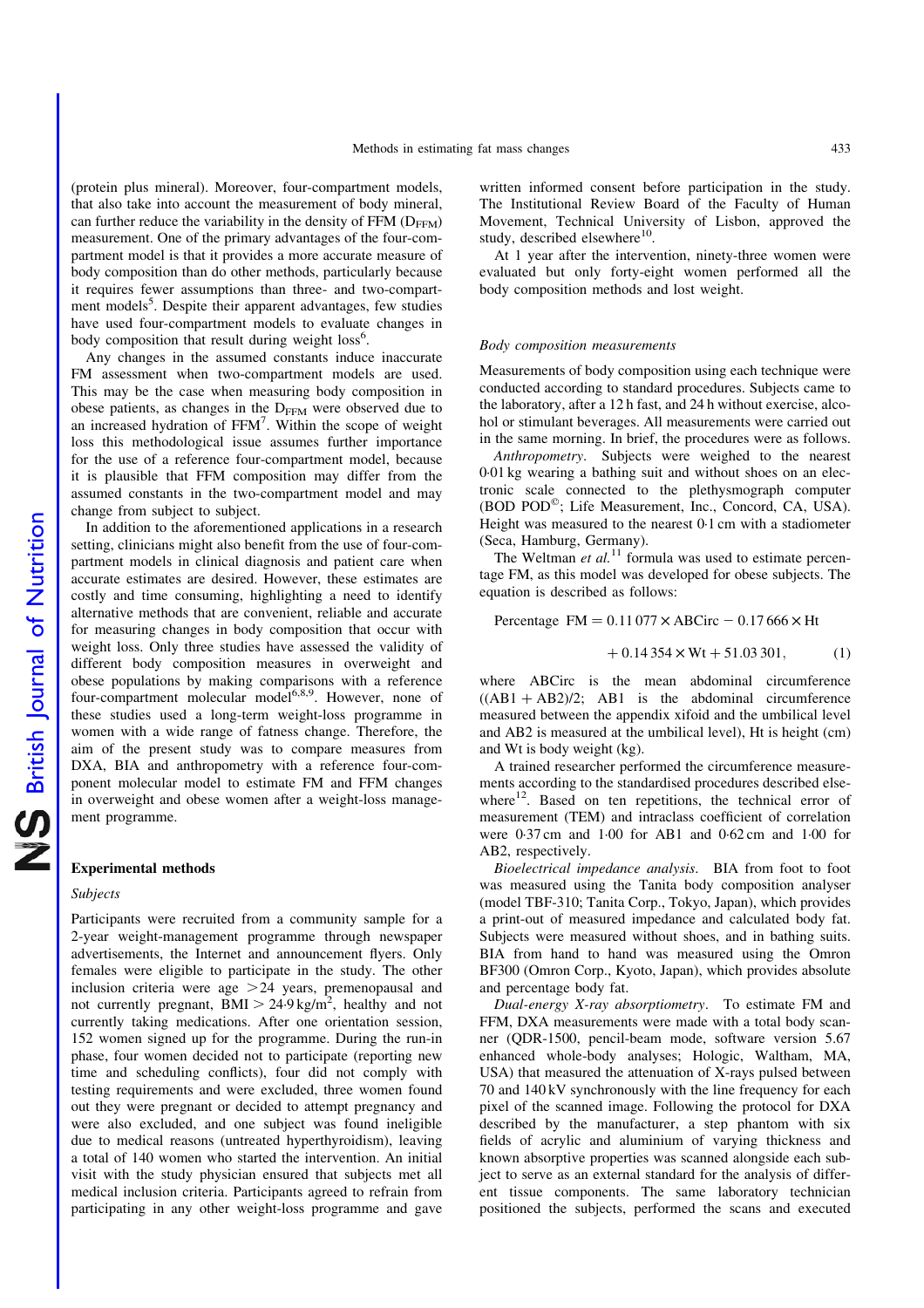the analysis according to the operator's manual using the standard analysis protocol. Based on ten subjects, the CV in our laboratory for FM and FFM were 2·9 and 1·7 %, respectively.

Four-compartment model. The four-compartment model developed by Heymsfield  $et$   $al$ <sup>5</sup> was used as the reference method. Accordingly, FM was assessed with the following equation:

$$
FM (kg) = ((2.513 \times BV) - (0.739 \times TBW))
$$

$$
+ ((0.947 \times Mo) - (1.79 \times BW)), \qquad (2)
$$

where BV is body volume (litres), TBW is total body water (kg), Mo is bone mineral (kg) and BW is body weight (kg).

#### Calculation of density of fat-free mass

The  $D_{FFM}$  was estimated from TBW, bone mineral (Mo) and residual (residual is equal to body mass minus FM from the four-compartment model, TBW and bone mineral) contents of FFM (estimated as body mass minus FM from the fourcompartment model) and densities of TBW ( $D_{TBW}$ ), bone mineral  $(D_{\text{Mo}})$  and residual  $(D_{\text{residual}})$ ; 0.99 371, 2.982 and 1.404 g/cm<sup>3</sup>, respectively:

$$
D_{FFM} = 1/((TBW/D_{TBW}) + (Mo/D_{Mo})
$$
  
+ (residual/D<sub>residual</sub>)). (3)

Body volume

BV was assessed by air-displacement plethysmograph (BOD POD<sup>®</sup>; Life Measurement, Inc., Concord, CA, USA). The use of this method is described in detail elsewhere $13,14$ Briefly, after voiding the bladder, each subject was weighed to the nearest g while wearing a swimsuit. The BOD  $POD^{\circledR}$ was calibrated according to the manufacturer's instructions, and raw BV was determined. The effects of clothing and hair are accounted for by using minimal clothing, such as a bathing suit, and by compressing hair with a swimming cap. Finally, thoracic gas volume was measured in the BOD  $POD^{\circledR}$  by using a technique, common to standard pulmonary plethysmography, called the 'panting manoeuvre'<sup>15</sup>. While wearing a noseclip, the subjects breathed through a tube; after two to three normal breaths, the airway was occluded for 3 s at mid-exhalation. During this time, the subject was instructed to gently puff against the occlusion by alternately contracting and relaxing the diaphragm.

All measurements were conducted with the BOD  $POD^{\circledR}$ software version 1.68 (Life Measurement, Inc.).

Based on ten repetitions, TEM and the CV for BV were 0·2 litres and 0·5 %, respectively.

#### Total body water

An accurate method to estimate TBW is by bioelectrical impedance spectroscopy analysis (model 4000B; Xitron Technologies, San Diego, CA, USA). Before the test, subjects were instructed to lie in a supine position with their arms and legs abducted at a  $45^{\circ}$  angle for 10 min. This impedance spectra was modelled with the Cole–Cole cell suspension model<sup>16</sup> to derive a theoretical impedance at zero and infinity frequency, based on a non-linear curve fitting from the measured resistance and reactance. Intracellular water and extracellular water were predicted from the Hanai mixture theory<sup>17</sup>, and TBW was estimated by the sum of intracellular water and extracellular water. Considering ten repeated measures, the TEM and CV for TBW were 0·47 litres and 1·1 % respectively.

#### Bone mineral

Total body bone mineral was measured using DXA (QDR-1500, pencil-beam mode, software version 5.67 enhanced whole-body analyses; Hologic, Waltham, MA, USA) as described earlier for FM and FFM. Considering that bone mineral content represents ashed bone, bone mineral content was converted to total body bone mineral by multiplying it by 1.0436 (Ballor 1996 $^{18}$ ). The TEM and CV for bone mineral content in our laboratory were 0·02 kg and 1·6 %, respectively.

#### Propagation measurement error

In the present study we selected air-displacement plethysmography to assess BV, DXA to estimate bone mineral, and BIA to estimate TBW. The propagation of measurement errors associated with the determination of BV, TBW and bone mineral (Mo) can be calculated by assuming that the squared technical errors of measurement  $(TEM<sup>2</sup>)$  are independent and additive $18$ . Accordingly:

$$
TEM = (TEM2 for effect of air
$$
  
\n
$$
- displacement plethysmography on % FM
$$
  
\n
$$
+ TEM2 for TBW % FM
$$
  
\n
$$
+ TEM2 for Mo % FM)0.5.
$$
 (4)

So, using the above equation:

$$
TEM = (0.812 + 0.342 + 0.042)0.5
$$

 $= 0.77\%$ FM from TEM values. (5)

From these calculations, the test–retest reliability in the present study was about 0·8 % FM units.

#### Statistical analysis

Data were analysed with SPSS for Windows version 13.0 (SPSS Inc., Chicago, IL, USA). Descriptive statistics including mean values and standard deviations were calculated for all outcome measurements (age, weight, height, BV, FM, FFM, TBW, bone mineral, protein, density).

Simple linear regressions were performed to calculate the relationship between FM, percentage FM, and FFM estimated by the reference four-compartment model and DXA, BIA using Tanita TBF-310 (BIA-Tanita), BIA using Omron BF300 (BIA-BF300) and anthropometrics. Bias between methods was assessed with paired  $t$  tests. Where differences were found between the test measures and the four-compartment model, linear regression models were developed to determine if the observed differences were explained by variation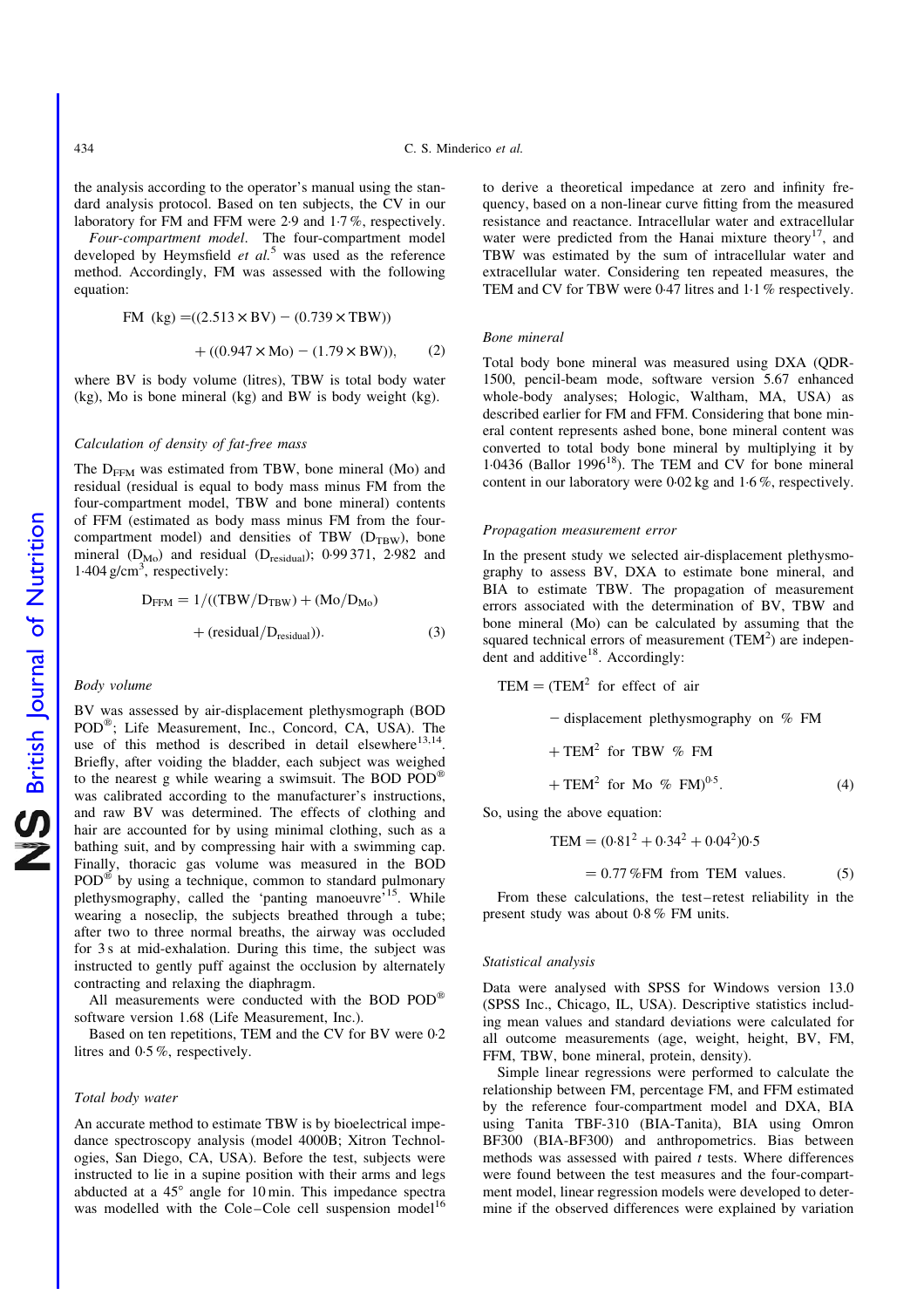formed to assess the relationships between initial body weight and the differences between FM, percentage FM and FFM changes estimated by the reference four-compartment model and DXA, BIA-Tanita, BIA-BF300 and anthropometrics. For

## Results

#### Subjects' characteristics

Baseline and after intervention. Mean values and standard deviations for the descriptive characteristics are summarised in Table 1. It is worth mentioning that after the intervention,  $D_{FFM}$  was identical to the reference man  $(1.1 \text{ g/cm}^3)$ , even though all compartments of the FFM deviate from the reference man. There were no significant differences in bone mineral:FFM at baseline and after intervention (0.1 (SD 0.2)  $\%$ ; P=0.096). All the other variables were significantly different ( $P<0.05$ ) after intervention.

of D<sub>FFM</sub> and FFM hydration. Agreement between methods was assessed<sup>19</sup>, including the 95 % limits of agreement. The correlation between the mean of the reference method and the assessed method with difference between both was used as an indication of trend, i.e. the difference between the methods varied across fatness levels. Linear regressions were also per-

all tests, statistical significance was set at  $P < 0.05$ .

The mean values and standard deviations at baseline, after intervention, and respective differences in FM, percentage FM and FFM by the indicated methods are summarised in Table 2. When compared with the reference four-compartment model, FM, percentage FM, and FFM assessed by anthropometry (waist circumference-based model; Antrform), BIA-Tanita, BIA-BF300 and DXA were significantly different at baseline and after intervention ( $P \le 0.001$ ), with the exception for FFM assessed by BIA-Tanita (baseline,  $P = 0.071$  and after,  $P = 0.007$ ).

Changes. All body composition methods presented a significant  $(P<0.05)$  decrease in FM and percentage FM after intervention. The largest decrease was obtained by DXA, which overestimated FM change  $(-4.5 v. -3.3 \text{kg})$ ; P $< 0.001$  and

 $-3.7 v. -2.0 \%$ ;  $P<0.001$ ) when compared with the four-compartment model. Conversely, the Antrform method underestimated FM change  $(-2.8 \text{ v. } -3.3 \text{ kg};$   $P=0.043$  and  $-1.1 \text{ v.}$  $-2.0$  %; P=0.013). BIA-Tanita and BIA-BF300 did not differ  $(P<0.05)$  from the reference multi-compartment model in any body composition variable.

# Accuracy of body composition changes

The accuracy data of the Antroform, BIA-Tanita, BIA-BF300 and DXA methods to estimate FM, percentage FM and FFM changes are presented in Table 3.

For FM and percentage FM all intercepts were not different from zero ( $P < 0.05$ ). A similar result was found for FFM using the Antrform method. For FM, only slopes calculated from the BIA methods were not different from 1 ( $P > 0.05$ ), while for percentage FM only BIA-BF300 was not different from 1  $(P<0.05)$ . All slopes for FFM were different from 1 ( $P<0.05$ ).

# Agreement analysis

The agreement between the four-compartment model and the other methods is also indicated in Table 3. A significant bias was found between the four-compartment model and Antrform and DXA in all body composition variables. The 95 % limits of agreement ranged from  $-3.4$  to 4.5 for FM, from  $-5.7$ to 5.4 for percentage FM, and from  $-3.8$  to 4.4 for FFM. For FM and percentage FM, a significant trend was found for the Antrform method ( $P < 0.001$ ), BIA-BF300 ( $P = 0.030$ ) and DXA  $(P=0.009)$ , i.e. there was a correlation between the mean of each of these methods with the four-compartment model and the difference between both. Bland–Altman plots of absolute FM and FFM changes are shown in Fig. 1.

## Fat-free mass hydration and density

The effect of FFM hydration and density on body composition differences was investigated to determine if it could explain

Table 1. Subject (n 48) characteristics and body composition (multi-compartment model) (Mean values and standard deviations)

|                                     | <b>Baseline</b> |        | After intervention |           | <b>Difference</b> |       |
|-------------------------------------|-----------------|--------|--------------------|-----------|-------------------|-------|
| Variables                           | Mean            | SD     | Mean               | <b>SD</b> | Mean              | SD    |
| Age (years)                         | 39.8            | $5-8$  |                    |           |                   |       |
| Height (cm)                         | 160-4           | $5-8$  |                    |           |                   |       |
| Weight (kg)                         | 79.2            | $11-8$ | 74 8               | $11-9$    | $-4.4**$          | 3.2   |
| BMI ( $kg/m2$ )                     | $30-8$          | 3.5    | 29.0               | $3-6$     | $-1.8$            | 1.3   |
| BV (litres)                         | 78.9            | 12.4   | 74.0               | $12-5$    | $-4.9**$          | $3-6$ |
| $FM$ ( $kq$ )                       | 32.9            | $8-4$  | 29.6               | $8-1$     | $-3.3**$          | $3-1$ |
| FM (%)                              | 41.1            | $5-2$  | $39 - 1$           | 5.3       | $-2.0**$          | 2.8   |
| FFM (kg)                            | 46.3            | $5-0$  | 45.2               | 5.3       | $-1.1***$         | 1.5   |
| TBW (kg)                            | $35 - 2$        | 3.9    | 33.6               | 447.0     | $-1.6***$         | 1.9   |
| TBW:FFM (%)                         | 76.2            | 2.2    | 74.4               | 2.2       | $-1.8**$          | 2.5   |
| Mo(kg)                              | 2.7             | 0.3    | 2.6                | 0.3       | $-0.1*$           | 0.1   |
| Mo:FFM(%)                           | $5-7$           | 0.5    | $5-8$              | 0.5       | 0.1               | 0.2   |
| Residual (kg)                       | $8-4$           | 1.5    | 8.9                | $1-1$     | $0.5*$            | $1-1$ |
| Residual:FFM (%)                    | 18-1            | 2.2    | $19-8$             | 2.0       | $1.7**$           | 2.5   |
| Density of FFM (g/cm <sup>3</sup> ) | 1.093           | 0.008  | 1.100              | 0.009     | $0.007**$         | 0.0   |

BV, body volume; FM, fat mass; FFM, fat-free mass; TBW, total body water; Mo, bone mineral (mineral osseous). \* Mean values at before weight loss and after weight loss were significantly different:  $*P \le 0.05$ ,  $*P \le 0.001$ .  $\dagger$  Mo = BMC  $\times$  1·0436, where BMC is bone mineral content from dual-energy X-ray absorptiometry.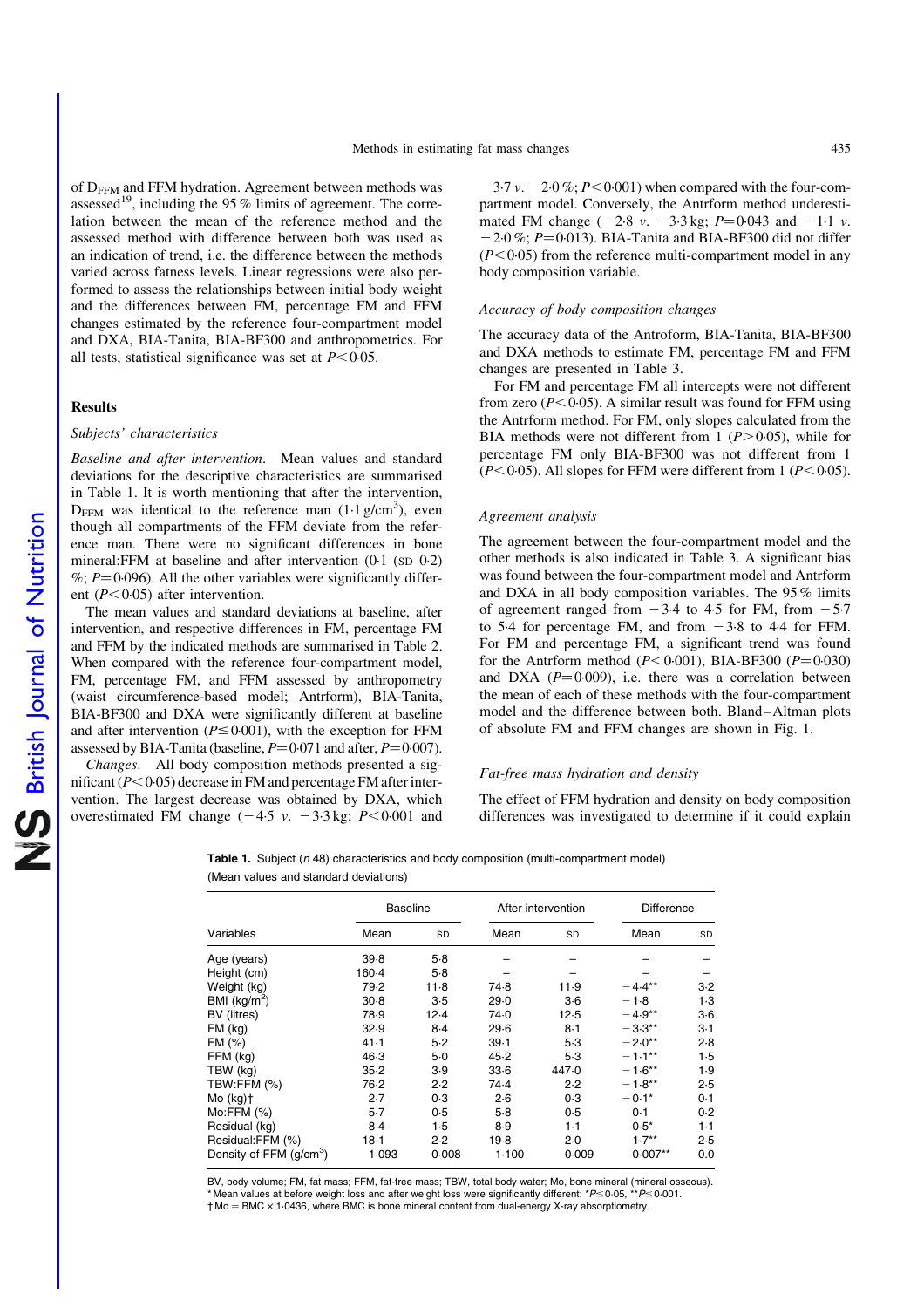**Table 2.** Body composition parameters in the sample  $(n 48)$  at baseline, after intervention and respective differences (Mean values and standard deviations)

|                   | <b>Baseline</b> |       | After<br>intervention |       | <b>Difference</b> |       |
|-------------------|-----------------|-------|-----------------------|-------|-------------------|-------|
| Variables         | Mean            | SD    | Mean                  | SD    | Mean              | SD    |
| $FM$ (kg)         |                 |       |                       |       |                   |       |
| Antrform          | $35.5 +$        | 7.3   | $32.7 +$              | 7.2   | $-2.8$ **†        | 2.1   |
| <b>BIA-Tanita</b> | 31.4††          | 8.4   | 28.3††                | 8.2   | $-3.2**$          | 3.0   |
| <b>BIA-BF300</b>  | 29.8++          | 7.4   | 26.7††                | 7.5   | $-3.1***$         | 2.6   |
| <b>DXA</b>        | 36-8††          | $9-4$ | $32.3 + 1$            | 9.6   | $-4.5$ **††       | $3-7$ |
| $4-C$             | 32.9            | $8-4$ | 29.6                  | $8-1$ | $-3.3$            | $3-1$ |
| FM (%)            |                 |       |                       |       |                   |       |
| Antrform          | 44.5††          | 2.4   | 43-4††                | 2.5   | $-1.1***$         | 0.8   |
| <b>BIA-Tanita</b> | 39.4††          | 4.6   | 37.3††                | 4.9   | $-2.1***$         | 2.6   |
| BIA-BF300         | 37.2††          | 4.1   | $35.3 +$              | 4.7   | $-1.9**$          | 1.9   |
| <b>DXA</b>        | 46-411          | $5-8$ | 42.7††                | $6-4$ | $-3.7$ **††       | $3-3$ |
| $4-C$             | 41.1            | 5.2   | $39 - 1$              | 5.3   | $-2.0$            | 2.8   |
| FFM (kg)          |                 |       |                       |       |                   |       |
| Antrform          | 43.7††          | 4.7   | 42.1††                | 4.9   | $-1.6$ **†        | 1.2   |
| <b>BIA-Tanita</b> | 46.9            | 3.8   | $46.1+$               | 4.2   | $-0.8**$          | 1.3   |
| <b>BIA-BF300</b>  | 49.4††          | $5-4$ | 48-1††                | $5-3$ | $-1.3**$          | $1-1$ |
| <b>DXA</b>        | 41.7††          | 4.5   | 42.2++                | 4.5   | $0.5*+1$          | 1.3   |
| $4-C$             | 46.3            | 5.0   | 45.2                  | 5.3   | $-1.1$            | 1.5   |

FM, fat mass; Antrform, anthropometry (waist circumference-based model); BIA-Tanita, bioelectrical impedance analysis using Tanita TBF-310; BIA-BF300, bioelectrical impedance analysis using Omron BF300; DXA, dual-energy X-ray absorptiometry; 4-C, four-compartment model; FFM, fat-free mass.

Mean values at baseline and after intervention were significantly different:  $*P \leq 0.05$ ,  $*P \leq 0.001$ .

Mean change was significantly different from that observed using the reference method  $(4-C)$ :  $\uparrow P < 0.05$ ,  $\uparrow + P < 0.001$ .

some of the disparities between body composition measures and the four-compartment model. The body composition changes were only significantly associated with the differences obtained between body composition variables from the fourcompartment model and DXA (hydration, FM:  $\beta = -19.3$ ,

P=0.039; FFM:  $\beta = 17.0$ , P=0.035; density, FM:  $\beta = 59.1$ ,  $P=0.021$ ; FFM:  $\beta = -54.6$ ,  $P=0.013$ ). All the other differences using methods besides DXA were not associated with FFM hydration or density.

## Relationship between body-weight changes and differences between methods

The relationship between the differences in FM using each method and the reference method and body-weight change is illustrated in Fig. 2. A positive correlation was found between body-weight changes and the difference between the reference four-compartment model and Antrform and DXA (r 0·418,  $P<0.05$  and r 0.386,  $P<0.05$ , respectively). Thus, the more weight subjects lost, the greater the disparity in FM measures from Antrform and DXA and FM measures from the reference method. The difference between the methods explained 17·5 % FM and 14·9 % FM respectively, of total body-weight changes during the intervention. The magnitude of body-weight change did not explain the differences between FM measured from BIA-Tanita and BIA-BF300 and FM from the reference model  $(P > 0.05)$ .

# Discussion

The primary goal of the present study was to examine the validity of clinical body composition assessment methods for measuring changes in body composition across a 16-month weight-loss intervention using a molecular four-compartment model as reference. Four-compartment models provide more accurate estimates of body composition than the other methods used to estimate body composition<sup>20</sup>, thus the present study is unique in its approach. To our knowledge, only three studies have validated measures of body composition across weight loss by comparing them with the reference

Table 3. Performance criteria: slope, intercept, coefficient of correlation, standard error of estimation and the agreement (bias, limits and trend) between fat mass (FM), percentage FM and fat-free mass (FFM) changes using the four-compartment model as the reference  $(n 48)$ 

|                   |                   | Intercept            |      |                  | Agreement   |                         |           |  |
|-------------------|-------------------|----------------------|------|------------------|-------------|-------------------------|-----------|--|
| Variables         | Slope             |                      | r    | se of estimation | <b>Bias</b> | 95% limits of agreement | Trend     |  |
| $FM$ (kg)         |                   |                      |      |                  |             |                         |           |  |
| Antrform          | $1.31 \pm$        | 0.38                 | 0.88 | 1.51             | $0.5+$      | $3.8, -2.8$             | $-0.65**$ |  |
| <b>BIA-Tanita</b> | 0.91              | $-0.36$              | 0.88 | 1.49             | 0.1         | $3.1, -2.9$             | $-0.08$   |  |
| <b>BIA-BF300</b>  | 0.99              | $-0.21$              | 0.81 | 1.82             | 0.2         | $3.8, -3.4$             | $-0.31*$  |  |
| <b>DXA</b>        | $0.76+$           | 0.22                 | 0.90 | 1.34             | $-1.2$ †    | $4.5. - 1.9$            | $0.37*$   |  |
| FM(%)             |                   |                      |      |                  |             |                         |           |  |
| Antrform          | $2.27+$           | 0.54                 | 0.67 | 2.07             | $0.9+$      | $5.4, -3.7$             | $-0.90**$ |  |
| <b>BIA-Tanita</b> | 0.76 <sup>‡</sup> | $-0.36$              | 0.72 | 1.94             | $-0.1$      | $3.9, -4.2$             | $-0.09$   |  |
| <b>BIA-BF300</b>  | 0.92              | $-0.18$              | 0.63 | 2.16             | 0.1         | $4.3, -4.3$             | $-0.44*$  |  |
| <b>DXA</b>        | 0.67 <sup>±</sup> | 0.49                 | 0.80 | 1.67             | $-1.7$      | $2.3, -5.7$             | $0.29*$   |  |
| FFM (kg)          |                   |                      |      |                  |             |                         |           |  |
| Antrform          | $0.42+$           | $-0.46$              | 0.32 | 1.48             | $-0.5$ †    | $2.8, -3.8$             | $-0.26$   |  |
| <b>BIA-Tanita</b> | $0.45$ ‡          | $-0.77$ †            | 0.37 | 1.46             | 0.3         | $3.5, -2.9$             | $-0.21$   |  |
| <b>BIA-BF300</b>  | 0.17 <sup>±</sup> | $-0.92$ t            | 0.12 | 1.56             | $-0.2$      | $3.5. - 3.8$            | $-0.31*$  |  |
| <b>DXA</b>        | 0.661             | $-1.45$ <sup>+</sup> | 0.53 | 1.33             | $1.6 +$     | $4.4, -1.2$             | $-0.25$   |  |

Antrform, anthropometry (waist circumference-based model); BIA-Tanita, bioelectrical impedance analysis using Tanita TBF-310; BIA-BF300, bioelectrical impedance analysis using Omron BF300; DXA, dual-energy X-ray absorptiometry.

Trend was significant:  $*P \le 0.05$ ,  $*P \le 0.001$ . † Significantly different from 0.

‡ Significantly different from 1.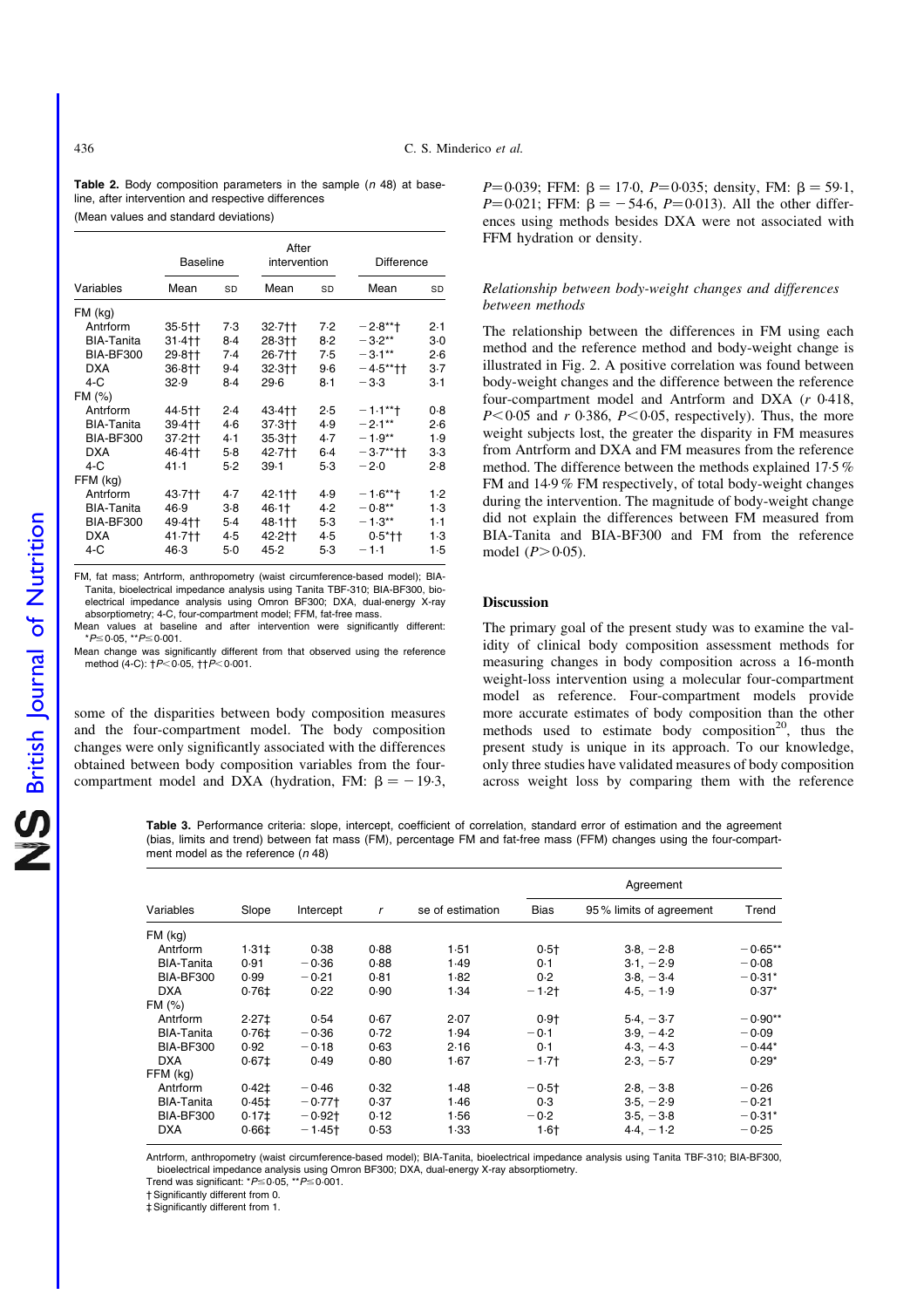

Fig. 1. Bland–Altman analysis for the change (difference between before and after weight loss) using the different methods. The middle solid line represents the mean difference between absolute fat mass (FM) (A, C, E, G) or fat-free mass (FFM) (B, D, F, H) from each method minus absolute FM or FFM from the fourcomponent model (4-C); the upper and lower dashed lines represent  $\pm 2$  so from the mean, i.e. 95% limits of agreement ( $\pm$ 1·96 sp). (A, B) Anthropometric formula (Antrform; waist circumference-based model); (C, D) dual-energy X-ray absorptiometry (DXA); (E, F) bioelectrical impedance analysis using Tanita TBF-310 (Tanita); (G, H) bioelectrical impedance analysis using Omron BF300 (BF300).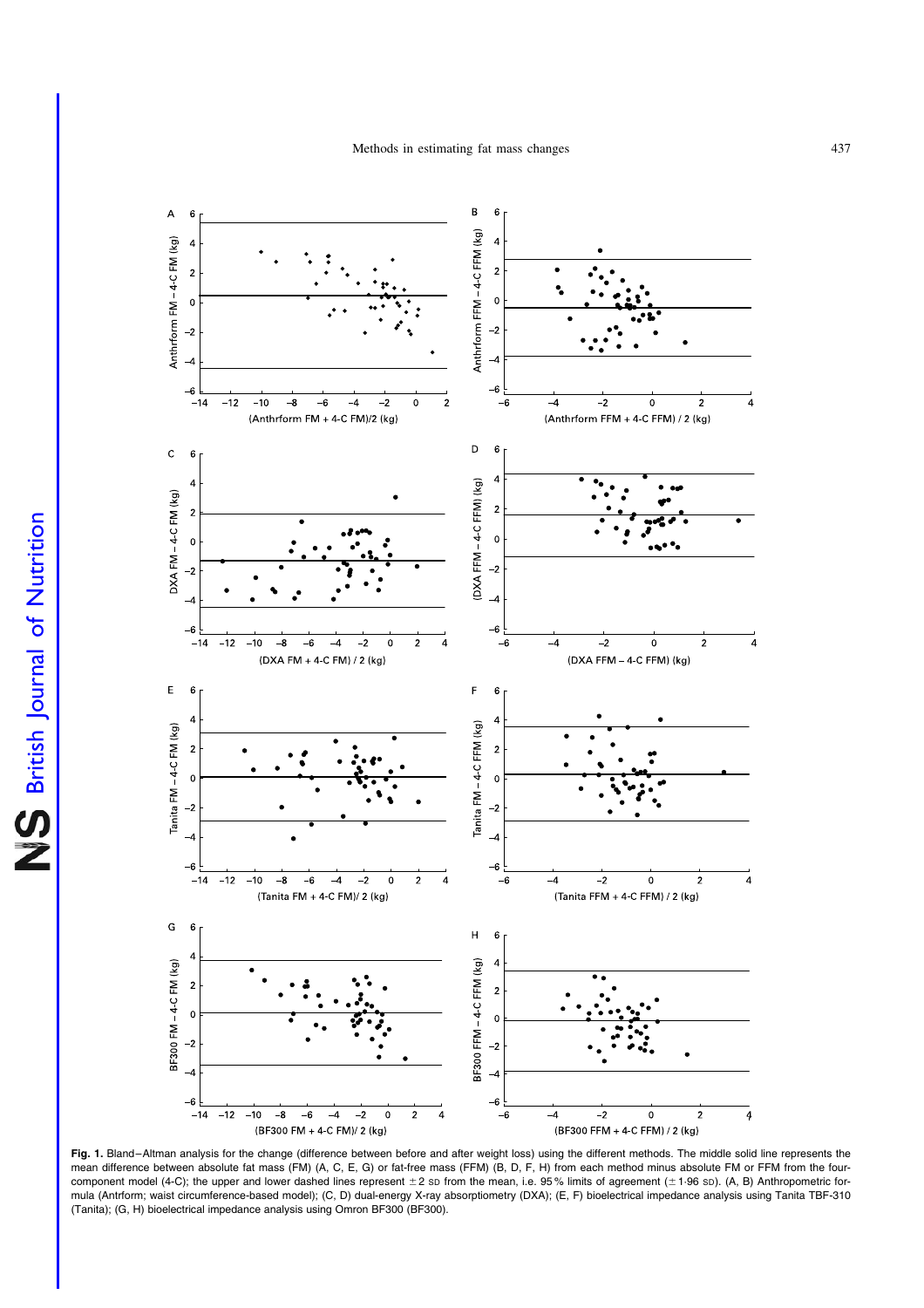

Fig. 2. Relationship between body-weight changes and the differences between methods. (A) Relationship between the difference in fat mass (FM) using anthropometry (waist circumference-based model; Antrform) and the reference method (four-compartment model; 4-C) and body-weight change; (B) relationship between the difference in FM using Tanita TBF-310 (bioelectrical impedance analysis; Tanita) and the reference method and body-weight change; (C) relationship between the difference in FM using Omron BF300 (bioelectrical impedance analysis; BF300) and the reference method and body-weight change; (D) relationship between the difference in FM using dual-energy X-ray absorptiometry (DXA) and the reference method and body-weight change.

four-compartment model<sup>6,8,9</sup>, but the present study extends these reports by including additional measures of comparison. The present findings reveal that the mean bias in estimating FM and percentage FM changes by DXA and Antrform were not similar when compared with the reference method. As in the cross-sectional data analysis, DXA overestimated FM and percentage FM change  $(1.3 \text{ kg}, P < 0.05 \text{ and } 1.7 \%, P < 0.05)$ while Antrform underestimated FM and percentage FM changes  $(-0.5 \text{ kg}, P<0.05 \text{ and } -0.9 \%, P<0.05)$ . The other two singlefrequency BIA devices, BIA-Tanita and BIA-BF300, similarly estimated the FM and percentage FM changes when compared with the four-compartment model.

These results extend the findings of Evans *et al.*<sup>9</sup> that found no bias in percentage FM changes in the diet only and diet plus exercise weight-loss groups using BIA. Conversely, Fogelholm  $et$   $al$ <sup>6</sup> found that BIA underestimated the change in FM when compared with the four-compartment model. However, in the present short-term 12-week weight-loss study, it is worth noting that, contrary to expected, FFM hydration increased from 72·9 % from baseline to 75·7 % after the intervention, which may explain why changes in FM and percentage FM were underestimated when compared with the reference model. Besides this methodological issue, the authors speculate that TBW may have not been detected accurately by BIA due to the expansion of the intracellular water associated with the refeeding weight-loss-stabilisation period, because the BIA method is essentially dependent on the extracellular pool.

In addition to differences in measuring the change in body composition, baseline measures of FM and percentage FM by Antrform, BIA-Tanita, BIA-BF300 and DXA were not similar to the reference model. Antrform and DXA overestimated FM and percentage FM while BIA-Tanita and BIA-BF300 underestimated FM and percentage FM. Similar results were found after the intervention. Before weight loss, FFM hydration in the present study was 76·2 %, demonstrating an overhydrated state as was expected in overweight and obese individuals<sup>7</sup>. After weight loss, FFM hydration changed to 74·4 %. It is important to note that before weight loss FFM hydration was significantly higher than the assumed hydration status  $(73.8\%)$  based on chemical cadaver analysis<sup>21</sup>. These results indicate that women in the present study may have been overly hydrated, which would result in an overestimation of FFM before weight loss by using BIA-based methods. Indeed, the present results extend the results found by Frisard et  $al^{22}$  and Carella et  $al^{23}$  and are in agreement with the knowledge that there is large variation in the water content of  $FFM<sup>24</sup>$ , and that these differences can lead to an underestimation of FFM with BIA in the dehydrated state and an overestimation in the overhydrated state<sup>25</sup>. These findings may explain the significant increase in the  $D_{FFM}$  after weight loss. No differences were found between D<sub>FFM</sub> observed and the assumed  $D_{FFM}$  (1·1 g/cm<sup>3</sup>) after weight loss, while the baseline values were significantly lower.

As extensively documented, the pencil-beam DXA technology used in the present study (Hologic QDR-1500W with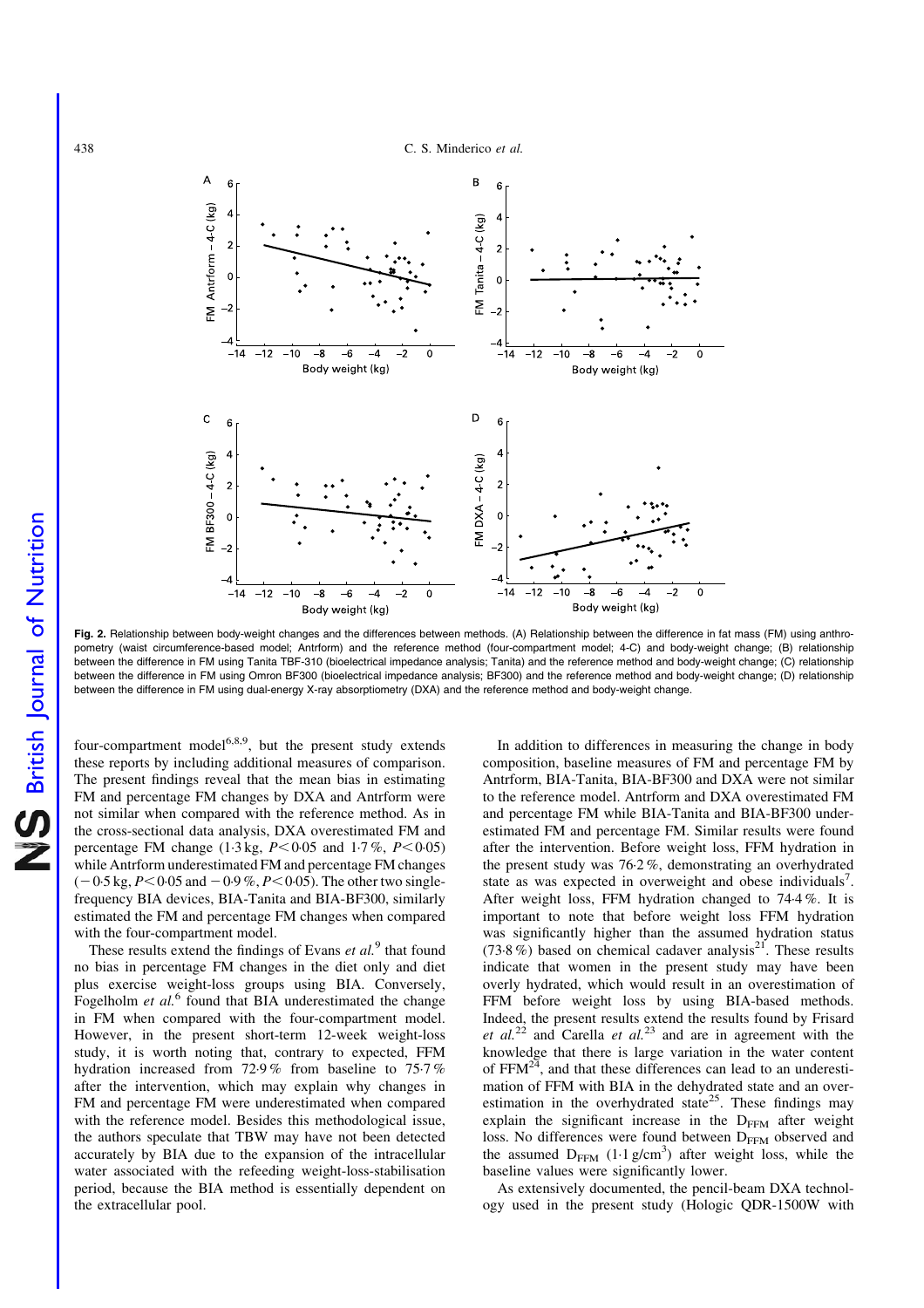enhanced software version 5.71) tends to overestimate  $FM^{9,26}$ . Williams et  $al^{27}$ , using a fan-beam technology, also suggested an average higher error in obese subjects. We also found this trend. As compared with the four-compartment model, at

baseline when subjects were fatter, DXA overestimated FM by 3·9 kg, while after weight loss this difference decreased to 2·7 kg. It has been suggested that 'beam hardening' due to increased body tissue thickness may explain these differences<sup>28</sup>. New fan-beam technology and algorithms have already improved DXA accuracy to estimate  $FM^{29,30}$ . The highest correlation coefficient between body composition changes was found for DXA.

The slopes and intercepts for FM and percentage FM changes with the two BIA methods were not different from 1 and 0, respectively, when the four-compartment model was used as the reference. This would indicate a good accuracy for BIA-Tanita and BIA-BF300. However, considering the data from the agreement analysis, both methods had a wide range for the 95 % CI, indicating a reduced individual accuracy. Further, a significant trend, i.e. a significant correlation between the mean changes observed between BF300 and the four-compartment model and the difference between both methods was found. In other words, the fact that there were not differences between mean FM and percentage FM changes estimated by the four-compartment model and BIA-BF300 is most likely because BIA-BF300 overestimated in subjects that lost less FM and underestimated in subjects that lost more FM. This result underscores the notion that BIA-BF300 is not sensitive to track accurately individuals across large changes in body composition.

Results using the Antrform method are in line with the recognition that it is very difficult for anthropometric methods to accurately estimate body composition changes $31$ . Besides the significant mean bias found for FM and percentage FM changes with DXA, this method also presented a significant trend in the opposite direction. DXA overestimated FM loss in subjects that lost more FM. This finding agrees with previous findings that DXA is less accurate in subjects with larger  $FM^{27}$ . As depicted in Fig. 1, this was further emphasised by the finding that body-weight changes explained 17·5 % of the difference between the methods. Comparable but opposite results were found with Antrform. Differences between FM changes with the BIA devices and the four-compartment model were not associated with the body-weight changes. Thus, the estimated changes are not dependent of the amount of body weight loss.

The effects of the FFM hydration and  $D_{FFM}$  on body composition differences observed using the several methods and the four-compartment model were also investigated. The findings showed that there were no associations between changes in FFM hydration and the disparities between the test body composition measures and the four-compartment model, with the exception of DXA (hydration:  $\beta = -19.26$ , P=0.039; density:  $\beta = 59.05$ , P=0.021). Our findings are consistent with those obtained by  $Kohrt^{32}$  that found no influence of FFM hydration changes on assessing small changes of body composition.

Early work showed that the high precision of DXA for estimation of body composition components provided the technology to detect very small changes in body composition  $33$ . Studies in haemodialysis patients and healthy adults have shown that DXA accurately assessed acute changes in soft tissue34,35. DXA also appears to be a suitable method for assessing body composition changes in longitudinal studies<sup>22,36</sup>. It is important to note that the conclusions regarding DXA's ability to correctly assess FM and percentage FM may not be applicable to the equipment used in the present investigation, as known significant differences exist between manufacturers and software $32,37$ .

Although the above findings are based on the assumption that differences between clinical estimates of FM and percentage FM from the reference four-compartment model resulted from error in the alternative method estimation, absolute FM from the reference model is not without error. It has been suggested that the increased error associated with the greater number of measurements contributing to FM estimation with the four-compartment model may negate its greater theoretical accuracy38. The present investigation and the results from Friedl *et al.*<sup>39</sup> found, however, that the within-subject SD for replicate measurements FM is low  $(< 0.8\%$  of body weight) and similar to that derived with other indirect methods based on fewer measurements, indicating that propagation of measurement error is not a significant problem. For example, the SE of estimation for predicting changes in percentage FM from the reference method from changes in percentage FM from DXA, BIA-Tanita, Antrform and BIA-BF300 were 1·7, 1·9, 2·1 and 2·2 % of body weight, respectively, for an average SE of estimation of about 2·0 % of body weight for the clinical methods. With the use of the law of propagation of errors and assuming that the criterion measure is not error free (total error of estimation for percentage FM of the four-compartment model: 0·8 % of body weight), the proportion of the SE of estimation attributable to the clinical method is reduced to 1·8 % of body weight. To detect a true change in percentage FM from a weight loss in 95 % of individuals, percentage FM would have to change by  $\geq$  3.2 %. Because the propagation of measurement error is nearly 0·8 % and the mean percentage FM change obtained by the reference method is 2·0 %, the present study agrees with other authors that highlight the difficulty in accurately assessing small changes in body composition with clinical methods $9,40$ .

When interpreting the results from the present study the following limitations need consideration. First, our sample did not include severely obese women and the sample on average did not lose much weight. Second, the present study used bioelectrical impedance spectroscopy to estimate TBW. A correlation coefficient of 0·96 between bioelectrical impedance spectroscopy and a dilution method has been reported $41$ . In results from our laboratory (AM Silva et al. unpublished results) we found that estimations of TBW using isotopic MS and  ${}^{2}H$  are highly correlated (r 0.92). Even though these high correlation coefficients were found between bioelectrical impedance spectroscopy and <sup>2</sup>H dilution, one should consider that these two methods may yield limits of agreement that are close to 5 %. However, considering the four-compartment model used in the present study, this results in an error of  $\pm 1.2$  kg of FM based on a four-compartment model. Regardless, the use of a four-compartment model in the present study must be considered as a major strength. Other strengths include the validity assessment of a wide variety of alternative clinical and field methods to track body composition changes.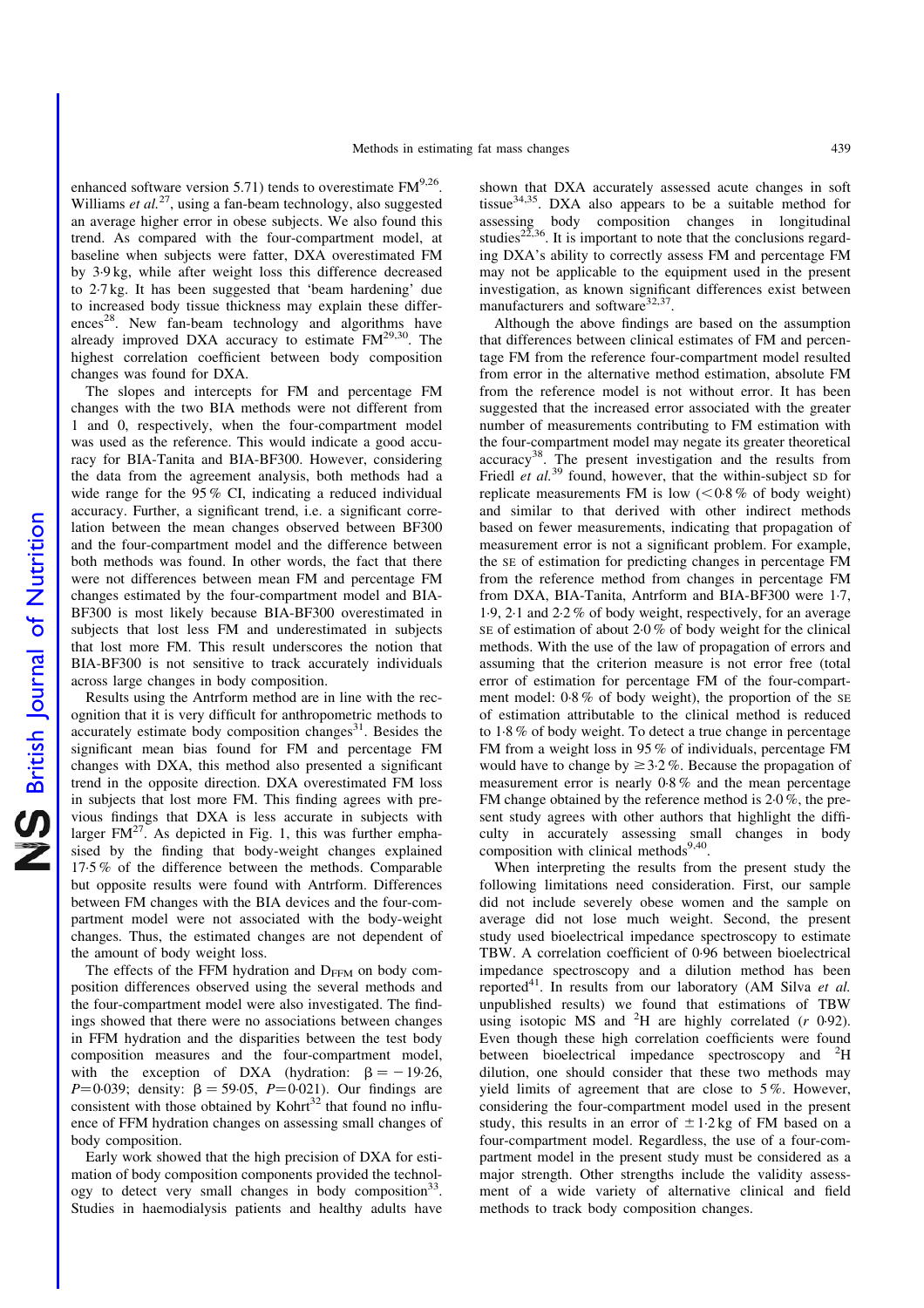## Conclusion

The findings of the present study highlight the fact that methods widely used in clinical settings should not be applied interchangeably to detect body composition changes after a weight-loss management programme. In conclusion, the results suggest that errors in body composition changes with weight loss assessed by DXA, BIA-Tanita, BF-300 and Antrform are similar when compared with a four-compartment model, though BIA-Tanita estimates of mean changes in body composition were unbiased when compared with the other clinical methods. Overall, a similar potential for individual accuracy was found in the detection of FM changes. However, DXA presented a better performance in predicting mean FFM changes from the reference model in comparison with the other methods. Furthermore, given the relatively larger average error of prediction with the techniques used in the present study, small physiological changes in body composition may not be accurately detected by these clinical methods after a weight-loss intervention.

#### Acknowledgements

The present study was supported by the Portuguese Foundation for Science and Technology.

## References

- 1. Baumgartner RN, Heymsfield SB, Lichtman S, Wang J & Pierson JN Jr (1991) Body composition in elderly people: effect of criterion estimates on predictive equations. Am J Clin Nutr 53, 1345–1353.
- 2. Heymsfield SB & Waki M (1991) Body composition in humans: advances in the development of multicompartment chemical models. Nutr Rev 49, 97–108.
- 3. Fogelholm M & van Marken Lichtenbelt W (1997) Comparison of body composition methods: a literature analysis. Eur J Clin Nutr 51, 495–503.
- 4. Siri WE (1961) Body composition from fluid spaces and density: analysis of method. In Techniques for Measuring Body Composition, pp. 223–244 [A Henschel, editor]. Washington, DC: National Academy of Sciences.
- 5. Heymsfield SB, Lohman TG, Wang ZM & Going SB (2005) Human Body Composition, 2nd ed. Champaign, IL: Human Kinetics.
- 6. Fogelholm GM, Sievanen HT, van Marken Lichtenbelt WD & Westerterp KR (1997) Assessment of fat-mass loss during weight reduction in obese women. Metabolism 46, 968–975.
- 7. Leone PA, Gallagher D, Wang J & Heymsfield SB (2000) Relative overhydration of fat-free mass in postobese versus neverobese subjects. Ann N Y Acad Sci 904, 514–519.
- 8. Albu J, Smolowitz J, Lichtman S, Heymsfield SB, Wang J, Pierson RN Jr & Pi-Sunyer FX (1992) Composition of weight loss in severely obese women: a new look at old methods. Metabolism 41, 1068–1074.
- 9. Evans EM, Saunders MJ, Spano MA, Arngrimsson SA, Lewis RD & Cureton KJ (1999) Body-composition changes with diet and exercise in obese women: a comparison of estimates from clinical methods and a 4-component model. Am J Clin Nutr 70, 5–12.
- 10. Teixeira PJ, Going SB, Houtkooper LB, Cussler EC, Metcalfe LL, Blew RM, Sardinha LB & Lohman TG (2004) Pretreatment

predictors of attrition and successful weight management in women. Int J Obes Relat Metab Disord 28, 1124–1133.

- 11. Weltman A, Levine S, Seip RL & Tran ZV (1988) Accurate assessment of body composition in obese females. Am J Clin Nutr 48, 1179–1183.
- 12. Harrison GG, Buskirk ER, Lindsay Carter JE, Johnston FE, Lohman TG, Pollock ML, Roche AF & Wilmore JH (1988) Skinfold thickness and measurement technique, pp. 55–70. In Anthropometric Standardization Reference Manual [TG Lohman, AF Roche and R Martorell, editors]. Champaign, IL: Human Kinetics.
- 13. McCrory MA, Gomez TD, Bernauer EM & Mole PA (1995) Evaluation of a new air displacement plethysmograph for measuring human body composition. Med Sci Sports Exerc 27, 1686–1691.
- 14. Dempster P & Aitkens S (1995) A new air displacement method for the determination of human body composition. Med Sci Sports Exerc 27, 1692–1697.
- 15. Dubois AB, Botelho SY, Bedell GN, Marshall R & Comroe JH Jr (1956) A rapid plethysmographic method for measuring thoracic gas volume: a comparison with a nitrogen washout method for measuring functional residual capacity in normal subjects. J Clin Invest 35, 322–326.
- 16. Cole KS & Cole RH (1941) Dispersion and absorption in dielectrics. J Chem Physiol 9, 341–351.
- 17. Hanai T (1968) Electrical properties of emulsions. In Emulsion Science, pp. 354–477 [P Sherman, editor]. New York: Academic Press.
- 18. Ballor DL (1996) Exercise training and body composition changes. In Human Body Composition, pp. 287–304 [TG Lohman, editor]. Champaign, IL: Human Kinetics Publishers.
- 19. Bland JM & Altman DG (1986) Statistical methods for assessing agreement between two methods for clinical measurement. Lancet 8, 307–310.
- 20. Lohman TG (1986) Applicability of body composition techniques and constants for children and youths. Exerc Sport Sci Rev 14, 325–357.
- 21. Brozek J, Grande F, Anderson JT & Keys A (1963) Densitometric analysis of body composition: revision of some quantitative assumptions. Ann N Y Acad Sci 110, 113–140.
- 22. Frisard MI, Greenway FL & Delany JP (2005) Comparison of methods to assess body composition changes during a period of weight loss. Obes Res 13, 845–854.
- 23. Carella MJ, Rodgers CD, Anderson D & Gossain VV (1997) Serial measurements of body composition in obese subjects during a very-low-energy diet (VLED) comparing bioelectrical impedance with hydrodensitometry. Obes Res 5, 250–256.
- 24. Hewitt MJ, Going SB, Williams DP & Lohman TG (1993) Hydration of the fat-free body mass in children and adults: implications for body composition assessment. Am J Physiol 265, E88–E95.
- 25. de Fijter CW, de Fijter MM, Oe LP, Donker AJ & de Vries PM (1993) The impact of hydration status on the assessment of lean body mass by body electrical impedance in dialysis patients. Adv Perit Dial 9, 101–104.
- 26. Lohman TG, Harris M, Teixeira PJ & Weiss L (2006) Assessing body composition and changes in body composition. Another look at dualenergy X-ray absorptiometry. Ann N Y Acad Sci 904, 45–54.
- 27. Williams JE, Wells JC, Wilson CM, Haroun D, Lucas A & Fewtrell MS (2006) Evaluation of Lunar Prodigy dual-energy X-ray absorptiometry for assessing body composition in healthy persons and patients by comparison with the criterion 4-component model. Am J Clin Nutr 83, 1047–1054.
- 28. Blake GM, McKeeney DB, Chhaya SC, Ryan PJ & Fogelman I (1992) Dual energy x-ray absorptiometry: the effects of beam hardening on bone density measurements. Med Phys 19, 459–465.